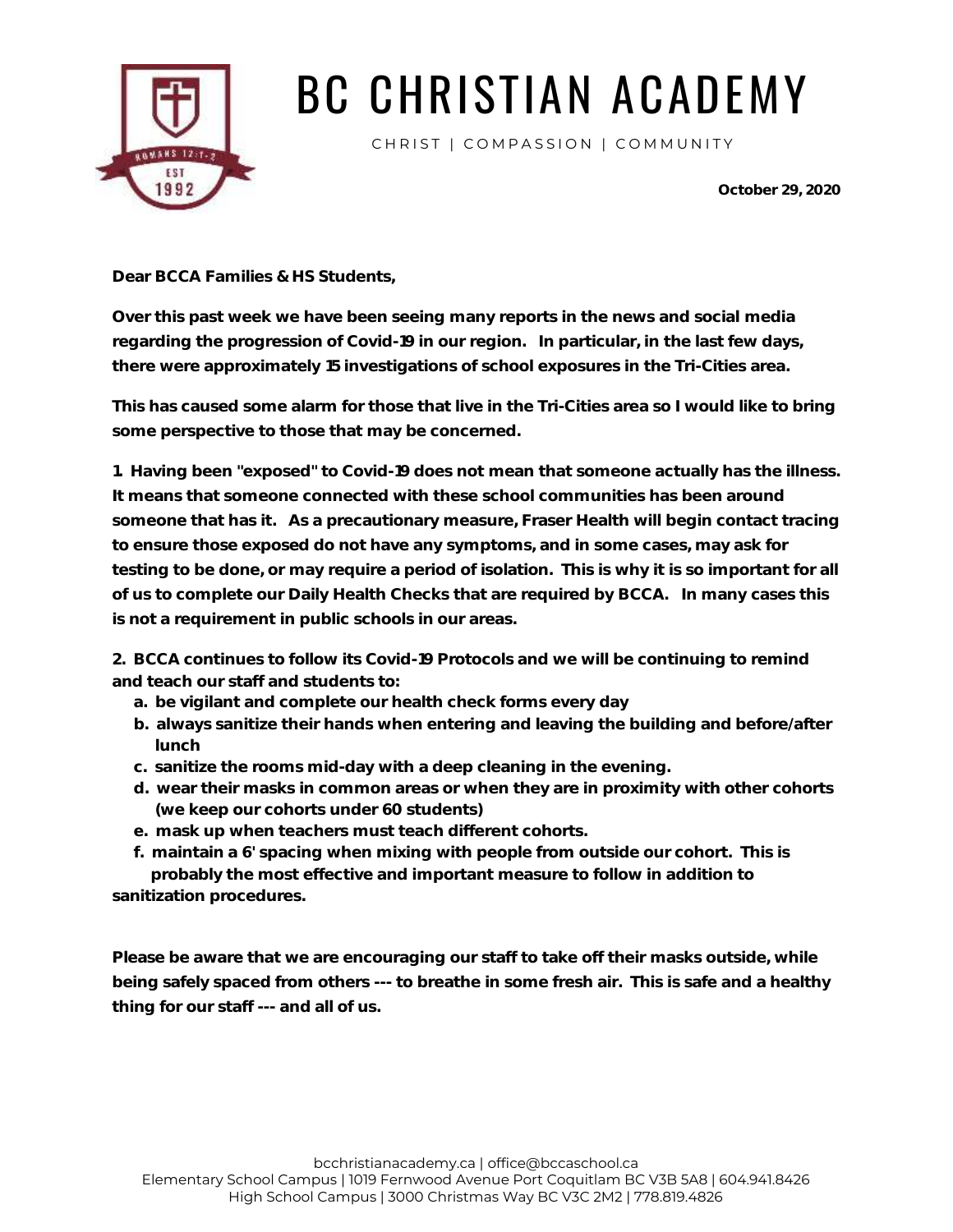

# BC CHRISTIAN ACADEMY

CHRIST | COMPASSION | COMMUNITY

#### **What Can You Do?**

**1. Be respectful of our school community and make sure you follow Dr. Bonnie Henry's latest orders. Please check each week as they are constantly changing.**

**a. Her latest order is to limit the number of guests in your homes. Her new provincial health order restricts gatherings in private homes to no more than immediate household members and a "safe six" additional people a number she acknowledged may still be too many for some households, depending on space and number of people already living together.**

**b. Masks should be worn in public areas when you will be in close proximity with other people.**

**2. The precautions you take with you and your family, when you and your children are NOT at BCCA, will have a great impact on whether BCCA can remain Covid free. If we all follow BCCA's protocols and Dr. Henry's orders, I believe we will continue to be able to keep our BCCA community Covid free.**

**During our Parent/ Teacher Conferences held online for our elementary school this week, many families reported they were very impressed with how BCCA has handled this Covid period and are very thankful for the school's protocols that are in place.**

### **To date, we have not had any Covid cases in BCCA and are so thankful for God's protection over our school and Kids Club Program during this time.**

**For any family that is considering keeping their child home due to recent exposures in other school communities, we strongly encourage you not to do so. We cannot provide you educational support, except for medical reasons, which requires a doctor's note. Please trust the procedures that BCCA has put into place and be sure that you and your family vigilantly support these protocols.**

**Thank you for your patience and understanding through this pandemic. I believe more than ever we must stand strong as a Christian school community and do what we can to protect one another, then leave the rest to God. In addition, we all need to continue to pray for God's protection of BCCA through this pandemic and trust that He is in control, even in times of trouble. Please do not hesitate to contact the Administration team if you need further clarifications or assistance.**